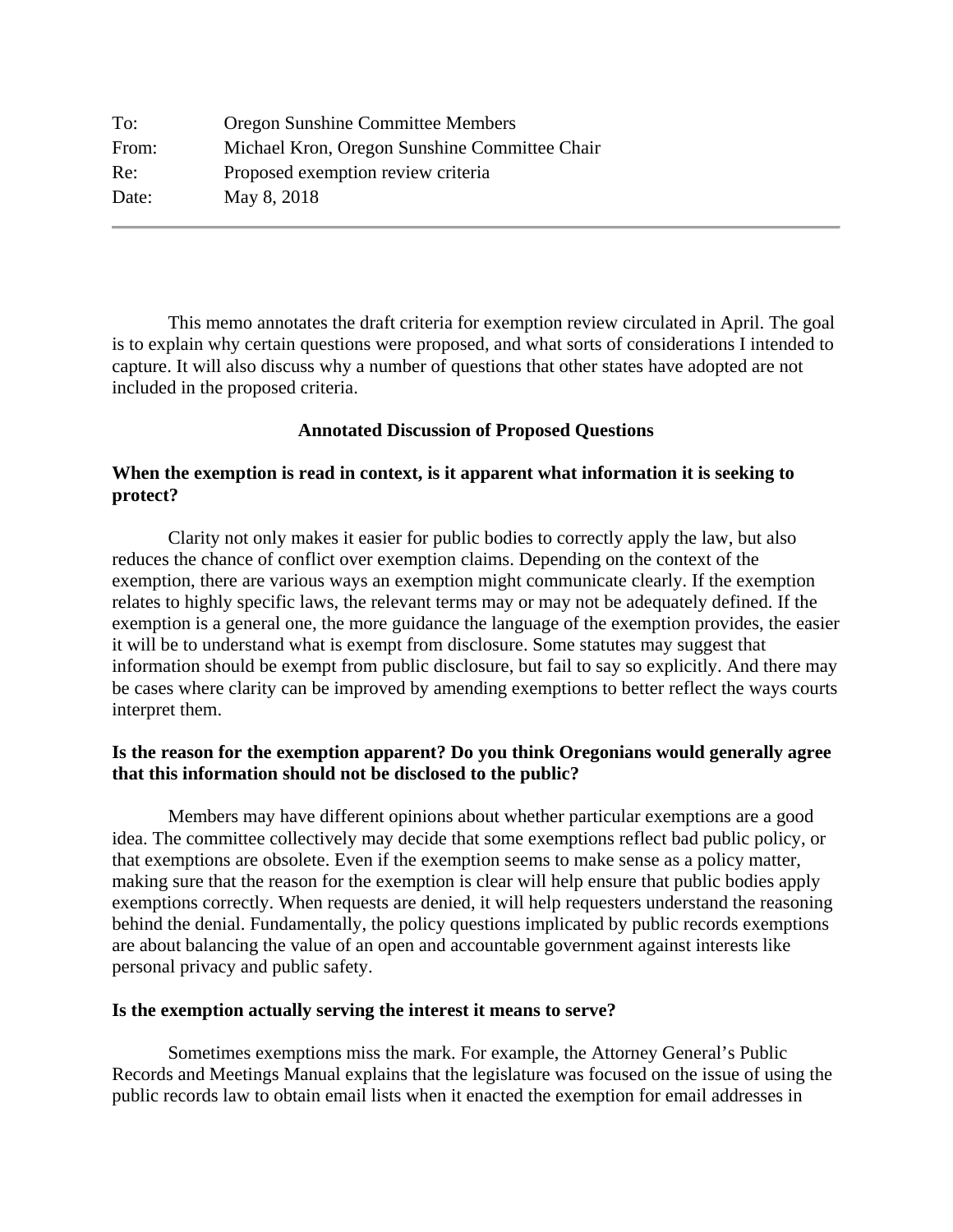ORS 192.355 focused on. As written, a public body could understand the exemption to justify redacting most email addresses from every single piece of email correspondence. This unintended application would make disclosing emails time-consuming and costly.

# **Does the exemption protect too much information? Too little information? The wrong information?**

 Even if an exemption is serving the intended interest, it is still worth asking whether it is doing that efficiently. For example, an exemption that appears intended to allow a public body to conduct an investigation without disclosing its evidence as it goes might continue to unnecessarily protect information after the matter has concluded. An exemption intended to mirror federal confidentiality laws might actually protect more information than federal law requires. Or an exemption designed to protect personal privacy might inadvertently protect aggregated statistical information.

### **Is the exemption redundant?**

 Oregon law has many exemptions that apply to information that seems very similar. In those cases, are all of the exemptions actually needed, or do they overlap? Redundant exemptions can only confuse matters, potentially making it far more difficult to understand what information is and isn't protected. Because we will generally be considering similar exemptions together, redundancy will hopefully be relatively easy to identify, especially with the context that staff memos will endeavor to provide. However, categorizing exemptions is not an exact science, so members will want to think about prior work as well as the exemptions currently being considered.

## **Some exemptions do not apply if disclosure would serve the public interest under the specific circumstances of the request. Does this exemption include such a public interest balancing test? If not, should it? If so, does the balancing test seem appropriate?**

 All of the exemptions in ORS 192.345 apply "unless the public interest requires disclosure in the particular instance." Several exemptions in ORS 192.355 have specific public interest standards that may sometimes require disclosure. All of these provisions reflect a legislative judgment that there is a category of public information that must be disclosed sometimes, but not always. This approach ensures that the public has access to information when something significant may be at stake. But assessing the public interest can be controversial and difficult for public bodies. The identity of the requester and the purpose of the request may be relevant to the public interest question, but introducing those considerations can create opportunities for bad decisions. And it might even be fair to wonder why information that must be disclosed sometimes shouldn't just be disclosed routinely. All of these considerations – along with the nature of the information that the exemption relates to – warrant the committee's attention as it weighs whether an exemption appropriately balances the public interest.

# **By default, exemptions expire after 25 years. Does this exemption include a specific expiration period? If not, are there good reasons for the information to remain exempt for at least 25 years?**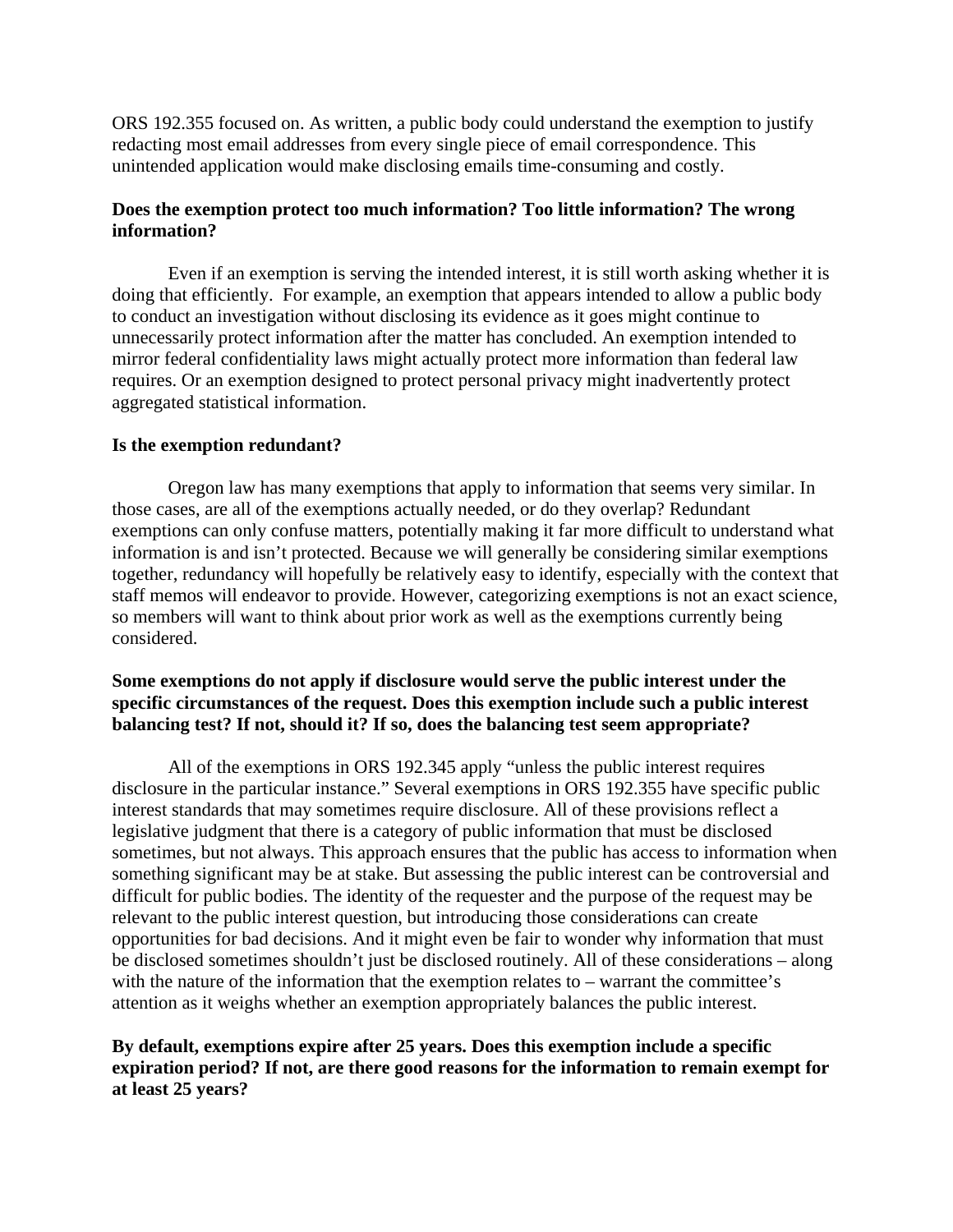Some public records exemptions build in a specific expiration, recognizing that the reasons for withholding information may diminish over time. For example, the exemption for public records prepared in connection with likely litigation expires when the litigation is over or no longer likely to occur. ORS 192.345(1). And many exemptions that apply to various types of investigatory processes – such as audits – expire once the investigation is over. The courts have also interpreted the criminal investigatory exemption, which applies unless the public interest requires disclosure, to generally expire when the criminal matter is resolved. But generally, unless an exemption says something specific about its expiry, it will apply for at least 25 years.

## **Does this exemption treat information in a manner that is consistent with how state law treats similar information in other contexts? If not, are there good reasons for the different treatment?**

 This is another area where categorizing exemptions, and providing context through staff memos, should be extremely helpful. When similar information is treated differently in different contexts, it is easy to create confusion. Requesters may not understand why information available from one government agency is not available from another. And public employees may have a difficult time keeping track of seemingly arbitrary distinctions. These difficulties may nevertheless be justified in some circumstances. But even if that is the case, requesters and custodians will have an easier time understanding the rules when reasons for different treatment are explained or obvious.

# **Most exemptions allow public bodies to withhold records, but allow disclosure, while some exemptions require confidentiality. If this exemption does not allow disclosure, is there a good reason for that?**

 Even if an exemption does not have a public interest test built into it, many public records exemptions are not mandatory. Public bodies can choose to disclose information that is merely exempt from disclosure. When a law requires confidentiality, however, the custodian of the record does not have that flexibility. There are undoubtedly good reasons for some confidentiality requirements. But it is worth asking whether the policies at stakes justify requiring public bodies to refuse requests.

### **Comparison to Other States' Criteria**

 A number of questions asked by other states are not included in the criteria I have proposed. I want to briefly explain why I made some of those decisions.

Each of the other states asks questions that refer to specific policy goals. I did not do so, partly because of the difficulties I experienced with the Attorney General's Public Records Law Reform Task force in attempting to articulate policy goals with that degree of specificity. And it is hard to be confident that such a list could be complete. Instead, I proposed more generic questions about policy – basically, whether the policy is discernable, whether it makes sense, and whether it is being effectively served. Members certainly should be assessing the policy justification for exemptions, and the proposed questions encourage that.